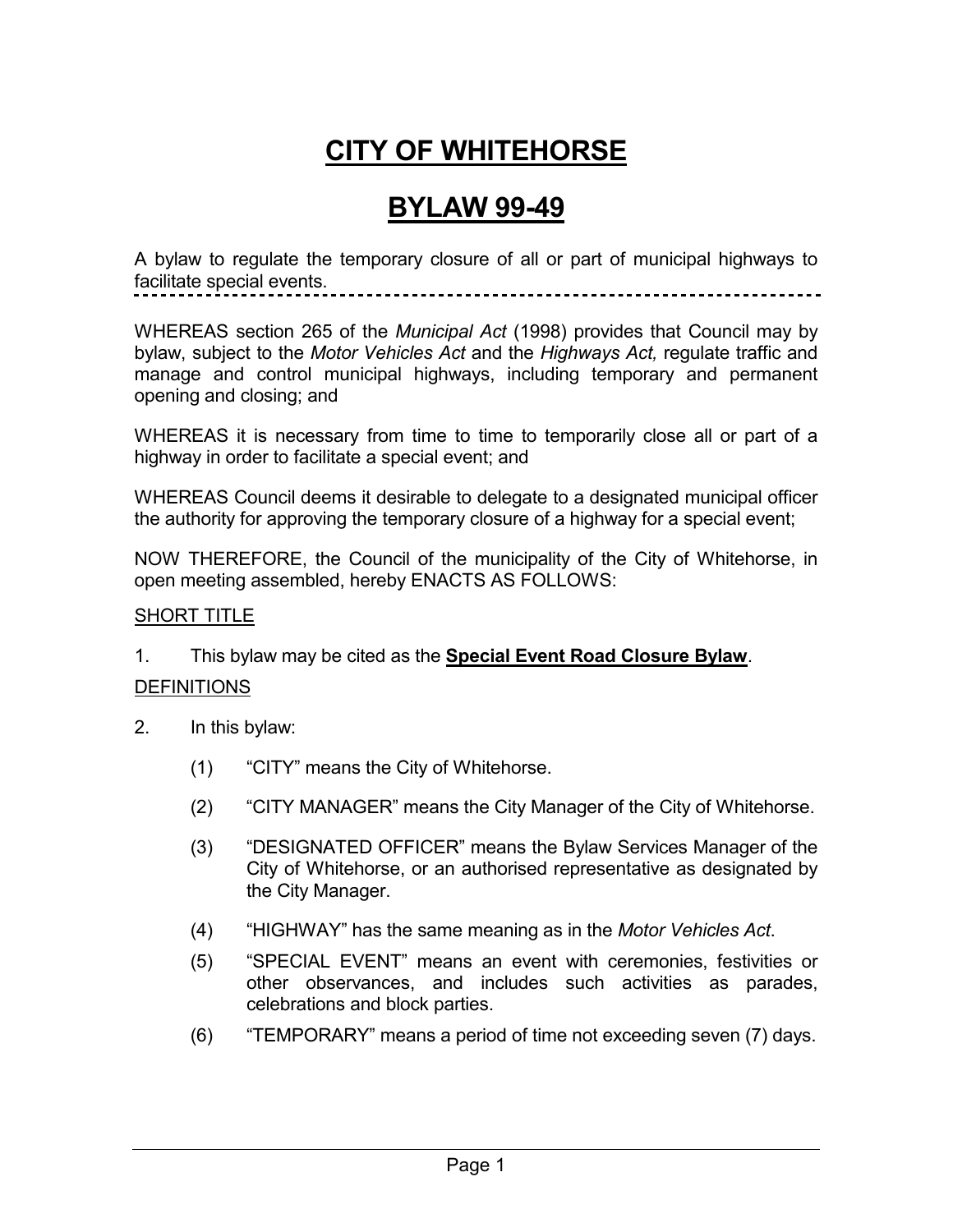### AUTHORITY FOR APPROVING REQUESTS

3. The authority for approving requests to temporarily close a portion of a highway for the purpose of holding a special event is hereby delegated to the Designated Officer.

#### GENERAL REGULATIONS

- 4. No individual or organisation shall close any highway or part thereof for the purpose of holding a special event without first obtaining from the City a special event permit.
- 5. All applications for a special event road closure permit received less than 14 calendar days before the date of the event will be assessed on a case by case basis, with no guarantee of a decision being arrived at in time for the event.
- 6. The individual or organisation requesting the temporary highway closure shall:
	- (1) notify Ambulance Services, the Fire Department and the R.C.M.P. of the activity and the planned road closure;
	- (2) when required by the Designated Officer, advertise appropriately, placing event notices in the local papers and on all local radio stations prior to any closure taking place;
	- (3) provide traffic control barricades and, where traffic flow is reduced to one lane or as directed by the Designated Officer, employ flag people;
	- (4) ensure that access for emergency vehicles is available at any and all times;
	- (5) formally notify all businesses, organisations and individual residents in the affected areas of the planned road closure;
	- (6) co-operate with and take direction from all peace officers;
	- (7) follow all requirements of the Occupation Health and Safety Regulations and observe all laws and bylaws;
	- (8) clean up all debris and waste after the activity is over;
	- (9) when required by the Designated Officer, provide proof of liability insurance covering this activity;
	- (10) pay for occupying metered parking stalls as required by the Designated Officer;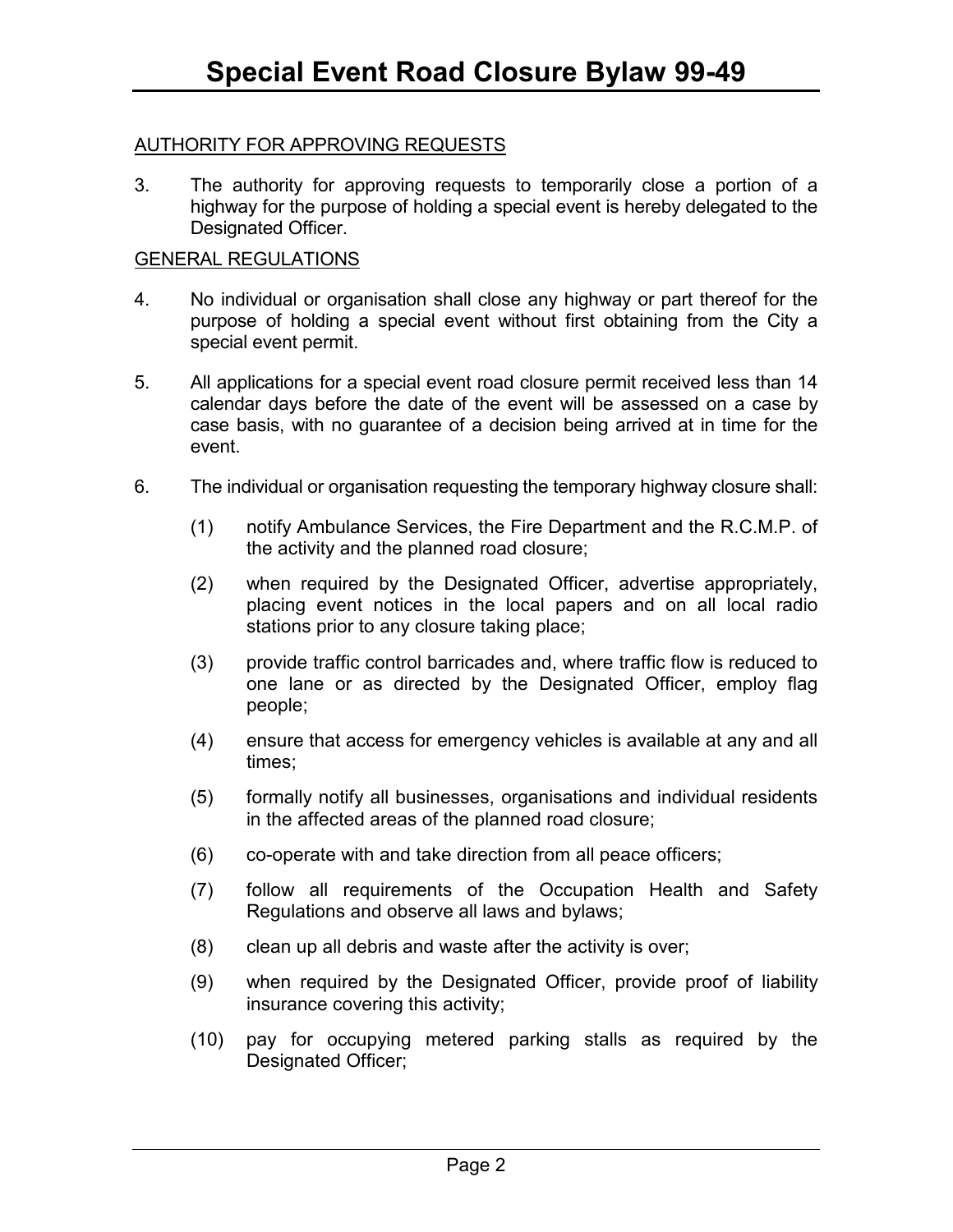- (11) restore any disturbed or damaged surface works to City standards unless otherwise directed by the Designated Officer; and
- (12) when required by the Designated Officer, provide a detour plan for City approval prior to complete closure of a highway.

### PENALTIES

- 7. The applicant or any person who fails to comply with the requirements of this bylaw commits an offence and is liable, upon summary conviction, to a voluntary fine under Section 20 of the *Summary Convictions Act*. Offences specified in Appendix "A" attached hereto and forming part of this bylaw are subject to voluntary fine procedures.
- 8. The Designated Officer may cancel the special event permit where the applicant contravenes this bylaw.

### COMING INTO FORCE

9. This bylaw shall come into full force and effect upon the final passing thereof.

**FIRST** and **SECOND READING**: October 12, 1999 **THIRD READING** and **ADOPTION**: October 25, 1999

*ORIGINAL BYLAW SIGNED BY:* 

Mayor: <u>"Kathy Watsow"</u>

City Clerk: "*Pat Burke*"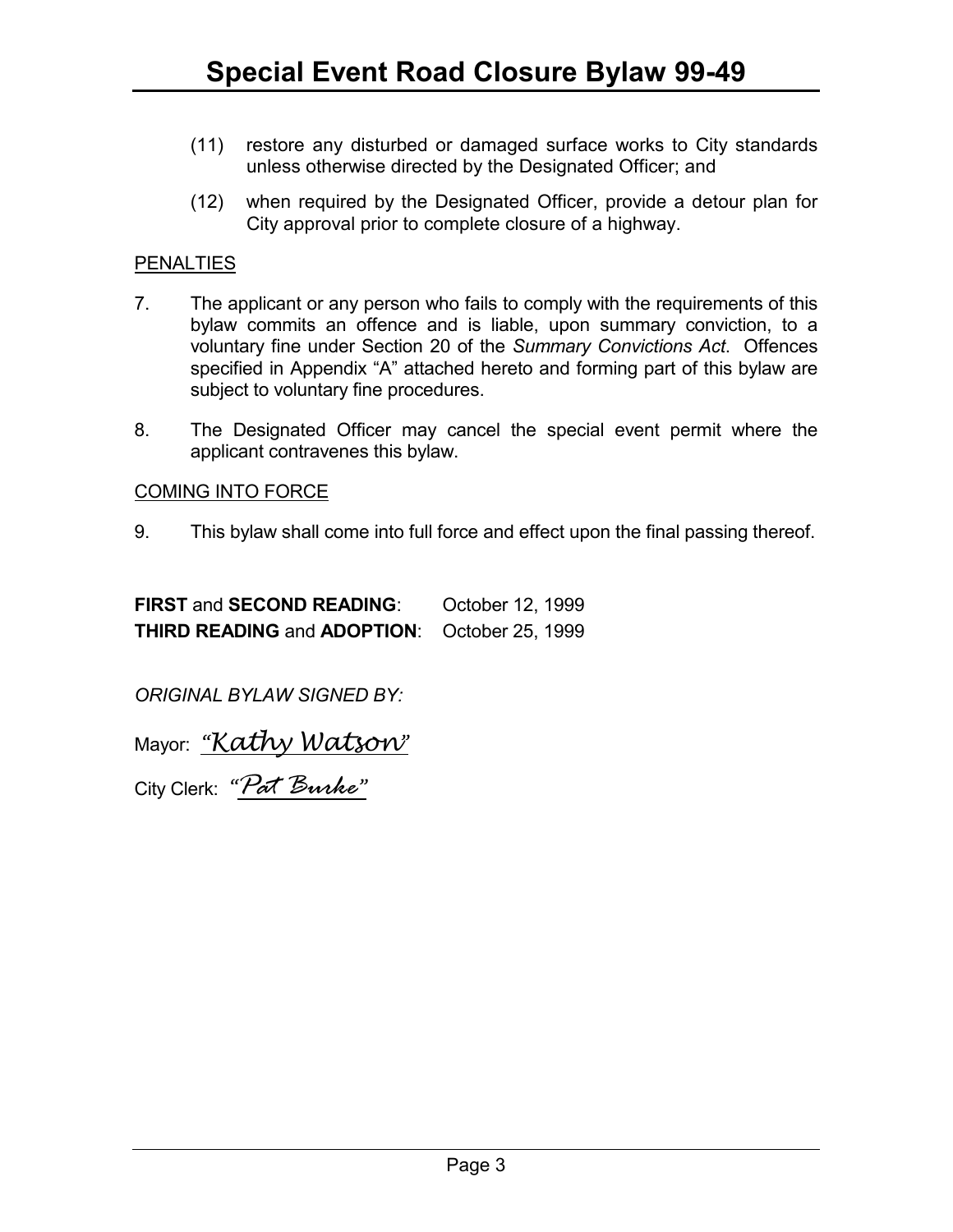## **APPENDIX "A"**

## **VOLUNTARY FINES**

| Section        | Description                                   | <u>Fine</u> |
|----------------|-----------------------------------------------|-------------|
| $\overline{4}$ | Fail to obtain a permit                       | \$100.00    |
| 5(3)           | Fail to provide traffic control               | \$100.00    |
| 5(4)           | Fail to provide access for emergency vehicles | \$100.00    |